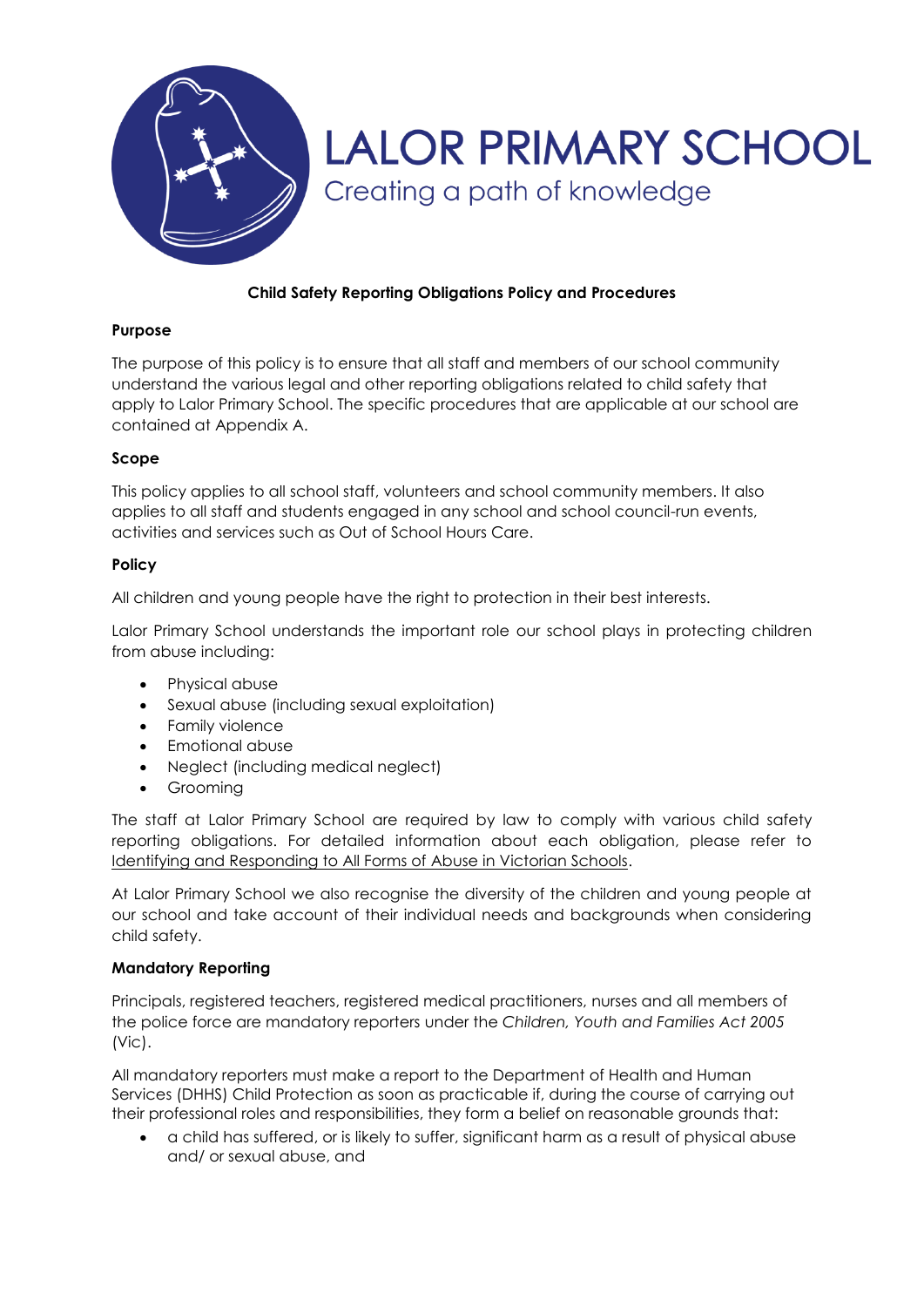• the child's parents have not protected, or are unlikely to protect, the child from harm of that type

A mandatory reporter who fails to comply with this legal obligation may be committing a criminal offence. It is important for all staff at Lalor Primary School to be aware that they are legally obliged to make a mandatory report on each occasion that they form a reasonable belief that a child is in need of protection and they must make a mandatory report even if the principal does not share their belief that a report is necessary.

At our school, all mandated school staff must undertake the *Mandatory Reporting and Other Obligations eLearning Module* annually. We also require/encourage all other staff to undertake this module, even where they are not mandatory reporters.

For more information about Mandatory Reporting see the Department's *School Policy and Advisory Guide*: Child Protection – [Reporting Obligations.](http://www.education.vic.gov.au/school/principals/spag/safety/Pages/childprotectobligation.aspx)

## **Child in need of protection**

Any person can make a report to DHHS Child Protection (131 278 – 24 hour service) if they believe on reasonable grounds that a child is in need of protection.

The policy of the Department of Education and Training (DET) requires **all staff** who form a reasonable belief that a child is in need of protection to report their concerns to DHHS or Victoria Police, and discuss their concerns with the school leadership team.

For more information about making a report to DHHS Child Protection, see the Department's *School Policy and Advisory Guide*: Child Protection – [Making a Report](http://www.education.vic.gov.au/school/principals/spag/safety/Pages/childprotectreporting.aspx) and [Four Critical](https://www.education.vic.gov.au/Documents/about/programs/health/protect/FourCriticalActions_ChildAbuse.pdf)  [Actions for Schools: Responding to Incidents, Disclosures and Suspicions of Child Abuse.](https://www.education.vic.gov.au/Documents/about/programs/health/protect/FourCriticalActions_ChildAbuse.pdf)

At Lalor Primary School we also encourage all staff to make a referral to Child FIRST when they have significant concern for a child's wellbeing. For more information about making a referral to Child FIRST see the School Policy and Advisory Guide: [Child Protection](https://www.education.vic.gov.au/school/principals/spag/safety/Pages/childprotectobligation.aspx) – Reporting [Obligations.](https://www.education.vic.gov.au/school/principals/spag/safety/Pages/childprotectobligation.aspx)

# **Reportable Conduct**

Our school must notify the Department's Employee Conduct Branch (9637 2594) if we become aware of an allegation of 'reportable conduct'.

There is an allegation of reportable conduct where a person has formed a reasonable belief that there has been:

- a sexual offence (even prior to criminal proceedings commencing), sexual misconduct or physical violence committed against, with or in the presence of a child;
- behaviour causing significant emotional or physical harm to a child;
- significant neglect of a child; or
- misconduct involving any of the above

The Department, through the Employee Conduct Branch, has a legal obligation to inform the Commission for Children and Young People when an allegation of reportable conduct is made.

Our principal must notify the Department's Employee Conduct Branch of any reportable conduct allegations involving current or former teachers, contractors, volunteers (including parents), allied health staff and school council employees.

If school staff become aware of reportable conduct by any person in the above positions, they should notify the school principal immediately. If the allegation relates to the principal, they should notify the Regional Director.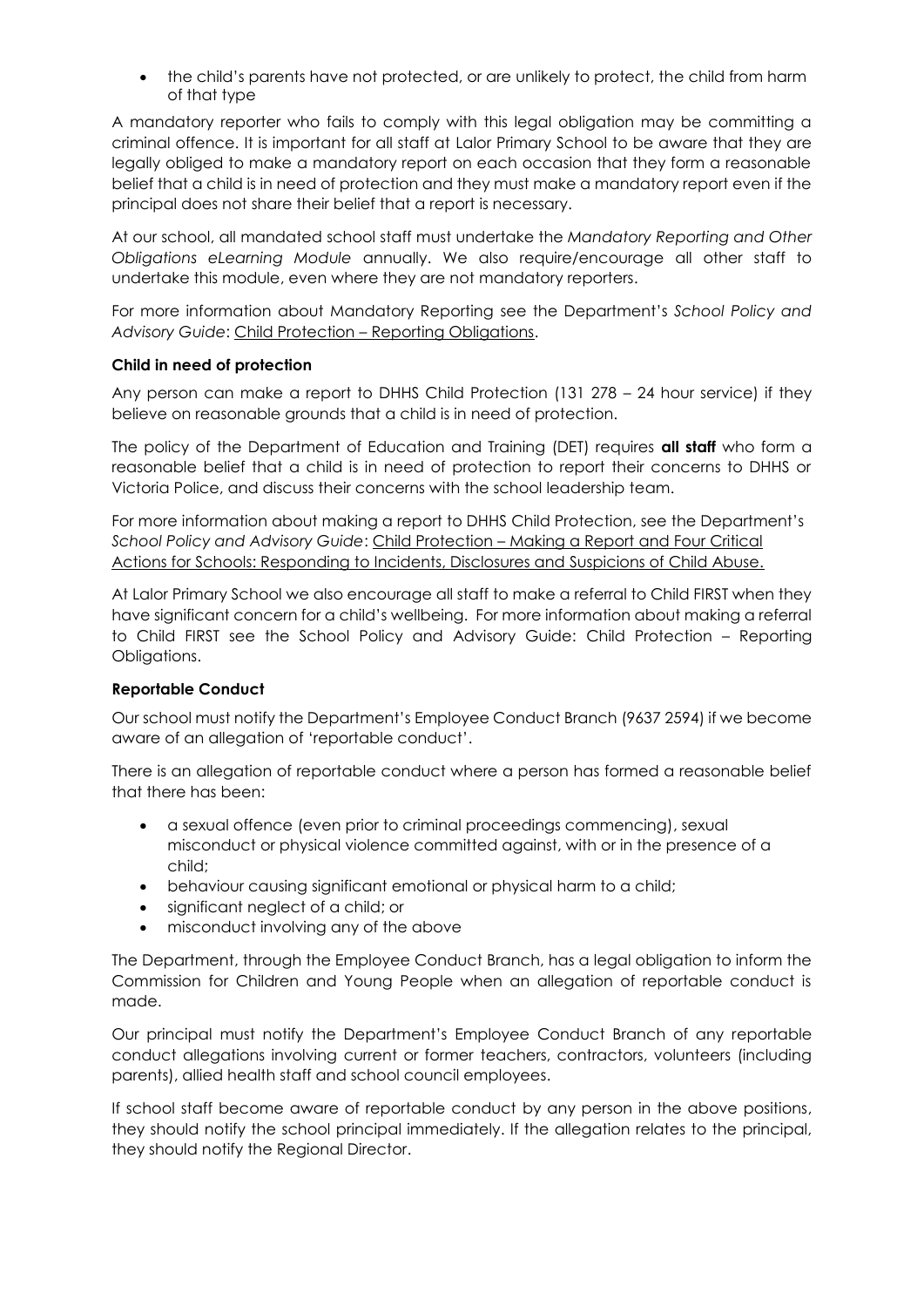For more information about Reportable Conduct see the Department's *School Policy and Advisory Guide*: [Reportable Conduct Scheme.](http://www.education.vic.gov.au/school/principals/spag/safety/Pages/reportableconductscheme.aspx)

#### **Failure to disclose offence**

Reporting child sexual abuse is a community-wide responsibility. All adults (ie persons aged 18 years and over), not just professionals who work with children, have a legal obligation to report to Victoria Police, as soon as practicable, where they form a 'reasonable belief' that a sexual offence has been committed by an adult against a child under the age of 16 by another person aged 18 years or over.

Failure to disclose information to Victoria Police (by calling 000 or local police station) as soon as practicable may amount to a criminal offence unless a person has a 'reasonable excuse' or exemption from doing so.

"Reasonable belief" is not the same as having proof. A 'reasonable belief' is formed if a reasonable person in the same position would have formed the belief on the same grounds.

For example, a 'reasonable belief' might be formed when:

- a child states that they have been sexually abused
- a child states that they know someone who has been sexually abused (sometimes the child may be talking about themselves)
- someone who knows a child states that the child has been sexually abused
- professional observations of the child's behaviour or development leads a mandated professional to form a belief that the child has been sexually abused
- signs of sexual abuse leads to a belief that the child has been sexually abused

"Reasonable excuse" is defined by law and includes:

- fear for the safety of any person including yourself or the potential victim (but not including the alleged perpetrator or an organisation)
- where the information has already been disclosed, for example, through a mandatory report to DHHS Child Protection

For more information about this reporting obligation, see the Department's *School Policy and*  Advisory Guide: [Failure to disclose offence.](http://www.education.vic.gov.au/school/principals/spag/safety/Pages/childprotectobligation.aspx)

# **Failure to protect offence**

This reporting obligation applies to school staff in a position of authority. This can include principals, assistant principals and campus principals. Any staff member in a position of authority who becomes aware that an adult associated with their school (such as an employee, contractor, volunteer or visitor) poses a risk of sexual abuse to a child under the age of 16 under their care, authority or supervision, must take all reasonable steps to remove or reduce that risk.

This may include removing the adult (ie persons aged 18 years and over) from working with children pending an investigation and reporting your concerns to Victoria Police.

If a school staff member in a position of authority fails to take reasonable steps in these circumstances, this may amount to a criminal offence.

For more information about this reporting obligation, see the Department's *School Policy and Advisory Guide*: [Failure to protect offence.](http://www.education.vic.gov.au/school/principals/spag/safety/Pages/childprotectobligation.aspx)

# **Grooming**

Grooming is a criminal offence under the *Crimes Act 1958* (Vic). This offence targets predatory conduct undertaken by an adult to prepare a child, under the age of 16, to engage in sexual activity at a later time. Grooming can include communicating and/or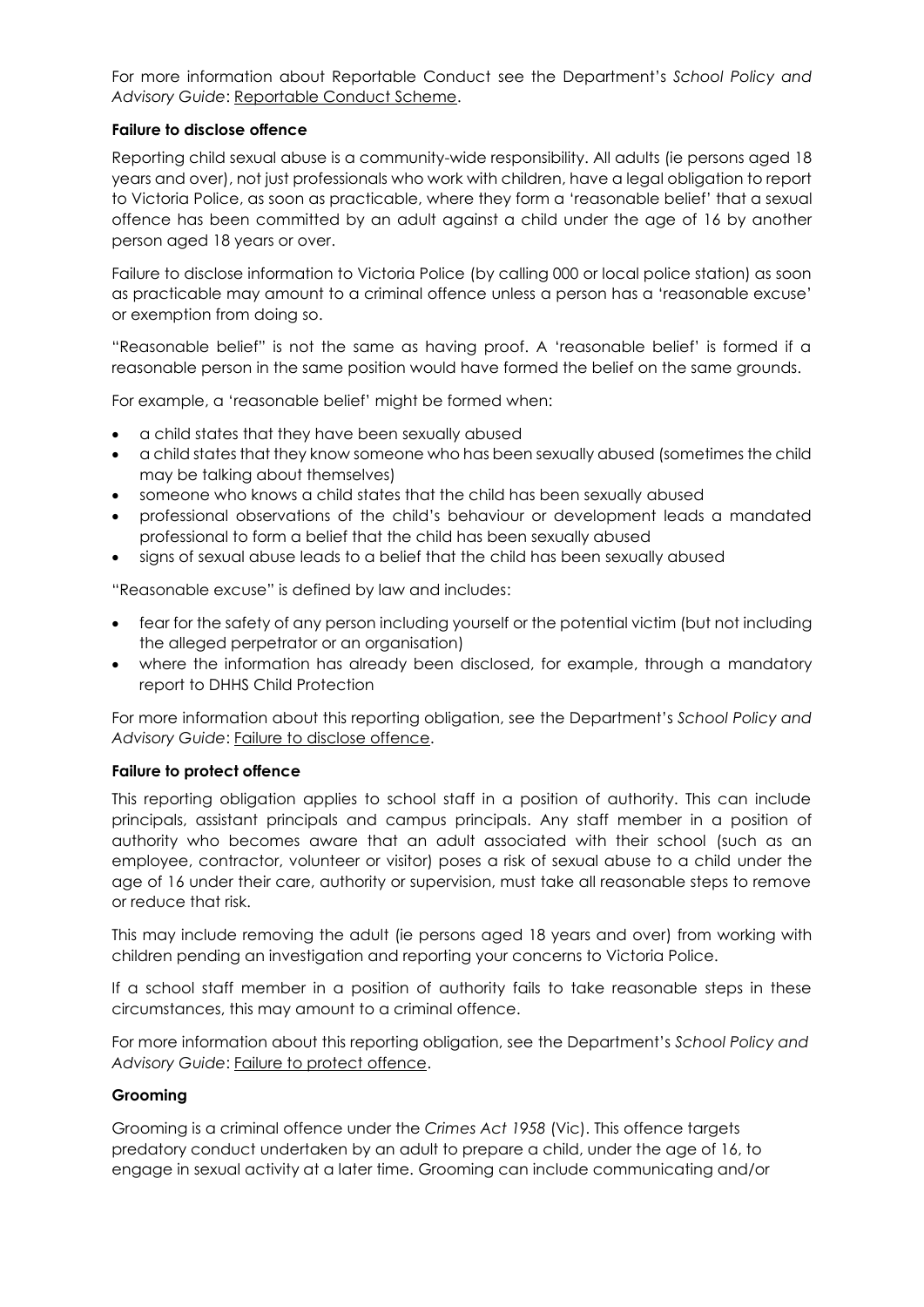attempting to befriend or establish a relationship or other emotional connection with the child or their parent/carer.

For more information about this offence and reporting obligations see: [Child Exploitation and](https://www.education.vic.gov.au/school/teachers/health/childprotection/Pages/expolitationgrooming.aspx)  [Grooming.](https://www.education.vic.gov.au/school/teachers/health/childprotection/Pages/expolitationgrooming.aspx)

### **Related policies and further information**

Statement of Commitment to Child Safety Child Safety Policy Duty of Care Policy Volunteers Policy Visitor Policy Mandatory Reporting Policy

#### **Evaluation**

This policy will be reviewed as part of the school's three year review cycle. This policy was ratified at school council on August 20, 2019 and is scheduled for review in 2022.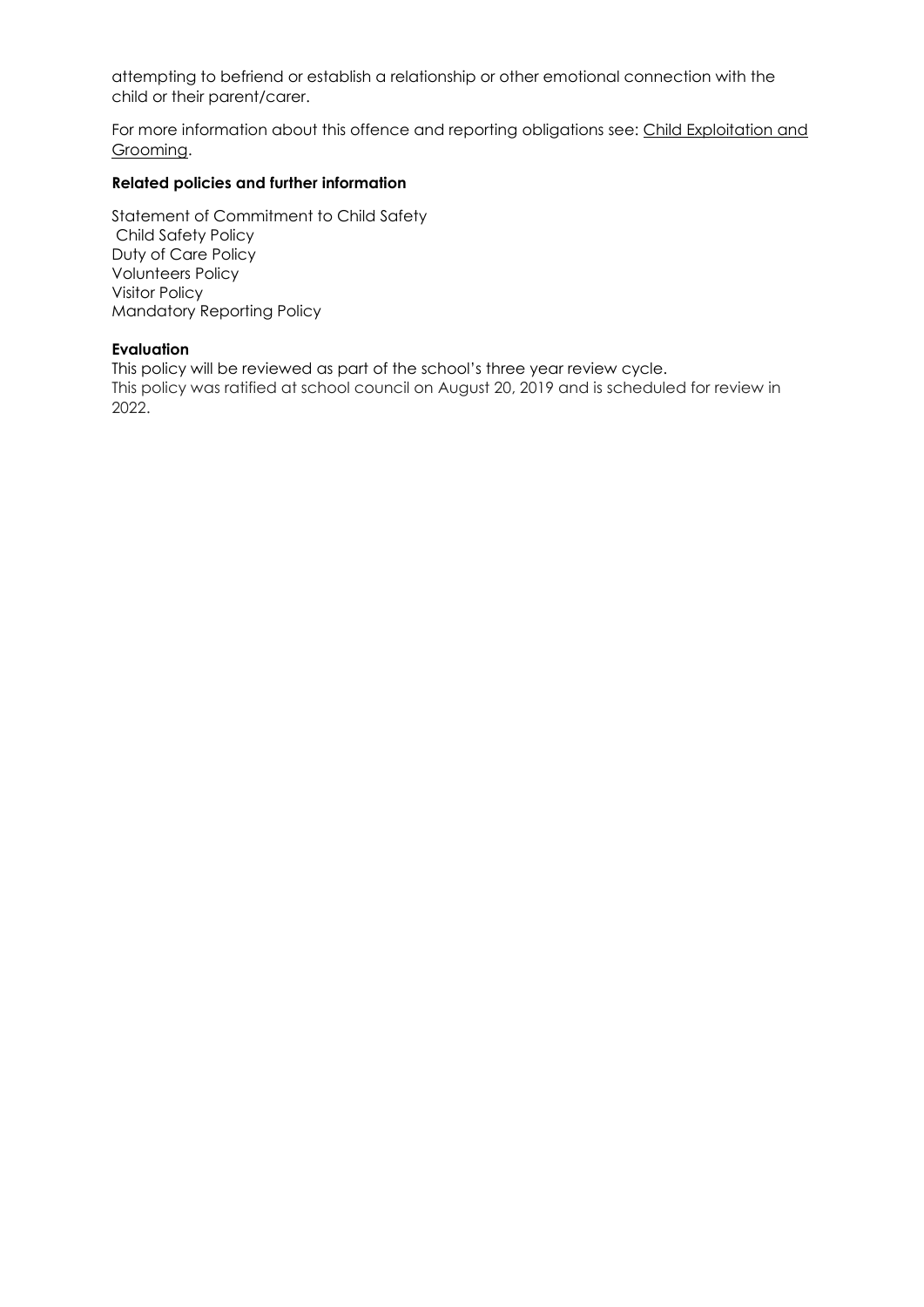# **APPENDIX A**

## **CHILD SAFETY REPORTING PROCEDURES AT LALOR PRIMARY SCHOOL**

### **For students**

- All students should feel safe to speak to any staff member to raise any concerns about their safety or any other concerns that they have.
- If a student does not know who to approach at Lalor Primary School they should start with their classroom teacher and /or assistant principal.
- Lalor Primary school will also be supporting your child in learning about their rights to be safe and respected. Victorian government schools are teaching the Respectful Relationships program which promotes positive attitudes and behaviours and is aimed at preventing family violence.

## **Managing disclosures made by students**

*When managing a disclosure you should:*

- listen to the student and allow them to speak
- stay calm and use a neutral tone with no urgency and where possible use the child's language and vocabulary (you do not want to frighten the child or interrupt the child)
- be gentle, patient and non-judgmental throughout
- highlight to the student it was important for them to tell you about what has happened
- assure them that they are not to blame for what has occurred
- do not ask leading questions, for example gently ask, "What happened next?" rather than "Why?"
- be patient and allow the child to talk at their own pace and in their own words
- do not pressure the child into telling you more than they want to, they will be asked a lot of questions by other professionals and it is important not to force them to retell what has occurred multiple times
- reassure the child that you believe them and that disclosing the matter was important for them to do
- use verbal facilitators such as, "I see", restate the child's previous statement, and use non-suggestive words of encouragement, designed to keep the child talking in an openended way ("what happened next?")
- tell the child in age appropriate language you are required to report to the relevant authority to help stop the abuse, and explain the role of these authorities if appropriate (for a young child this may be as simple as saying "I will need to talk to people to work out what to do next to help you").

*When managing a disclosure you should AVOID:*

- displaying expressions of panic or shock
- asking questions that are investigative and potentially invasive (this may make the child feel uncomfortable and may cause the child to withdraw)
- going over the information repeatedly (you are only gathering information to help you form a belief on reasonable grounds that you need to make a report to the relevant authority)
- making any comments that would lead the student to believe that what has happened is their fault
- making promises to the child about what will occur next or that things will be different given the process can be unpredictable and different for each child depending on their circumstances (instead reassure them that you and others will do your best to help).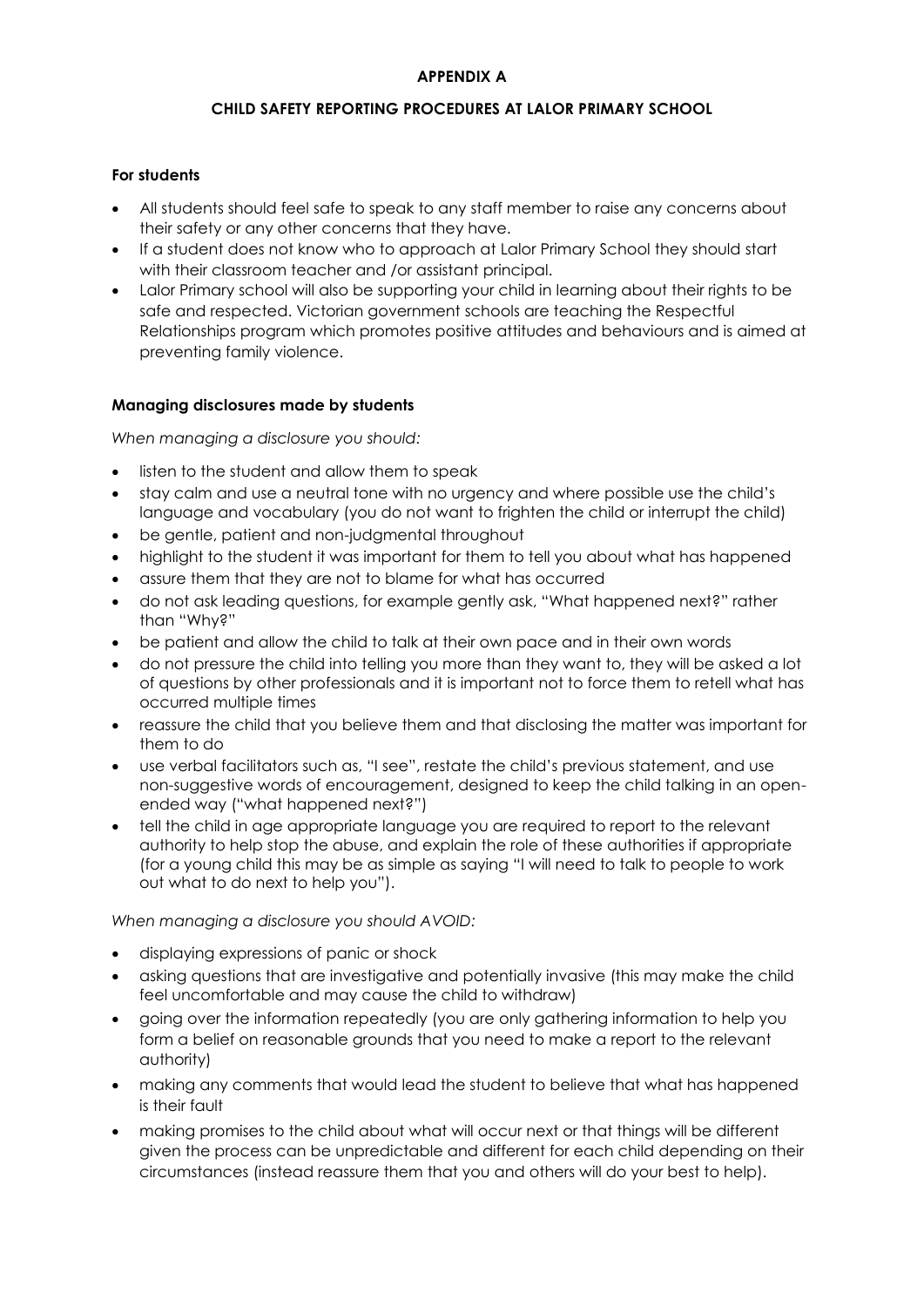### **General procedures**

Our school will follow the *[Four Critical Actions for Schools: Responding to Incidents,](https://www.education.vic.gov.au/Documents/about/programs/health/protect/FourCriticalActions_ChildAbuse.pdf)  [Disclosures and Suspicions of](https://www.education.vic.gov.au/Documents/about/programs/health/protect/FourCriticalActions_ChildAbuse.pdf) Child Abuse* (Four Critical Actions) when responding to incidents, disclosures and suspicions of child abuse.

All staff at our school who believe that a child is in need of protection, even if it doesn't meet the threshold required for mandatory reporting or the staff member is not a mandatory reporter, should in the first instance, speak to the Assistant Principal and or Principal or should make the required reports to DHHS Child Protection and/or Victoria Police as necessary.

At our school, Principal staff will be responsible for monitoring overall school compliance with this procedure.

Nothing in this procedure prevents a staff member or any other person from reporting to the relevant authorities if they form a reasonable belief that a child is at risk of abuse.

## **Reporting suspicions, disclosures or incidents of child abuse**

## *Responsibilities of all school staff*

If a school staff member reasonably suspects or witnesses an incident of child abuse or receives a disclosure of child abuse, they must:

- If a child is at immediate risk of harm, separate alleged victims and others involved, administer first aid and call 000.
- Speak to the Assistant Principal or Principal as soon as possible, who will follow the [Four Critical Actions.](https://www.education.vic.gov.au/Documents/about/programs/health/protect/FourCriticalActions_ChildAbuse.pdf)
- Make detailed notes of the incident or disclosure: using the [Responding to Suspected](https://www.education.vic.gov.au/Documents/about/programs/health/protect/PROTECT_Schoolstemplate.pdf)  [Child Abuse: Template](https://www.education.vic.gov.au/Documents/about/programs/health/protect/PROTECT_Schoolstemplate.pdf) and ensure that those notes are kept and stored securely in locked office filing cabinet
- If the staff member is a mandatory reporter and reasonably believes that a student has suffered physical and/or sexual abuse from which the child's parents have not protected the child, they must make a report to DHHS Child Protection. Staff are advised and encouraged to seek support from the Assistant Principal when making this report.
- If the staff member has formed a 'reasonable belief' that a sexual offence has been against a child, they must make a report to Victoria Police. Staff are advised and encouraged to seek support from the Assistant Principal when making this report.

In circumstances where a member of the leadership team disagrees that a report needs to be made, but the staff member has formed a 'reasonable belief' that the child is in need of protection and/or has been the victim of sexual abuse, the staff member must still contact DHHS Child Protection and/or Victoria Police to make the report.

*Responsibilities of Principal Staff allocated to manage and/or report incidents, suspicions or disclosures to Child Protection or Victoria Police*

The Assistant Principal is responsible for promptly managing the school's response to an incident, suspicion or disclosure of child abuse, and ensuring that the incident, suspicion or disclosure is taken seriously. The Assistant Principal is also responsible for responding appropriately to a child who makes or is affected by an allegation of child abuse.

If the Assistant Principal and or Principal receives a report from a school staff member or member of the school community of a suspicion, disclosure or incident of child abuse, they must:

- Follow the [Four Critical Actions](https://www.education.vic.gov.au/Documents/about/programs/health/protect/FourCriticalActions_ChildAbuse.pdf) as soon as possible, including:
	- o Responding to an emergency
	- o Reporting to authorities/referring to services